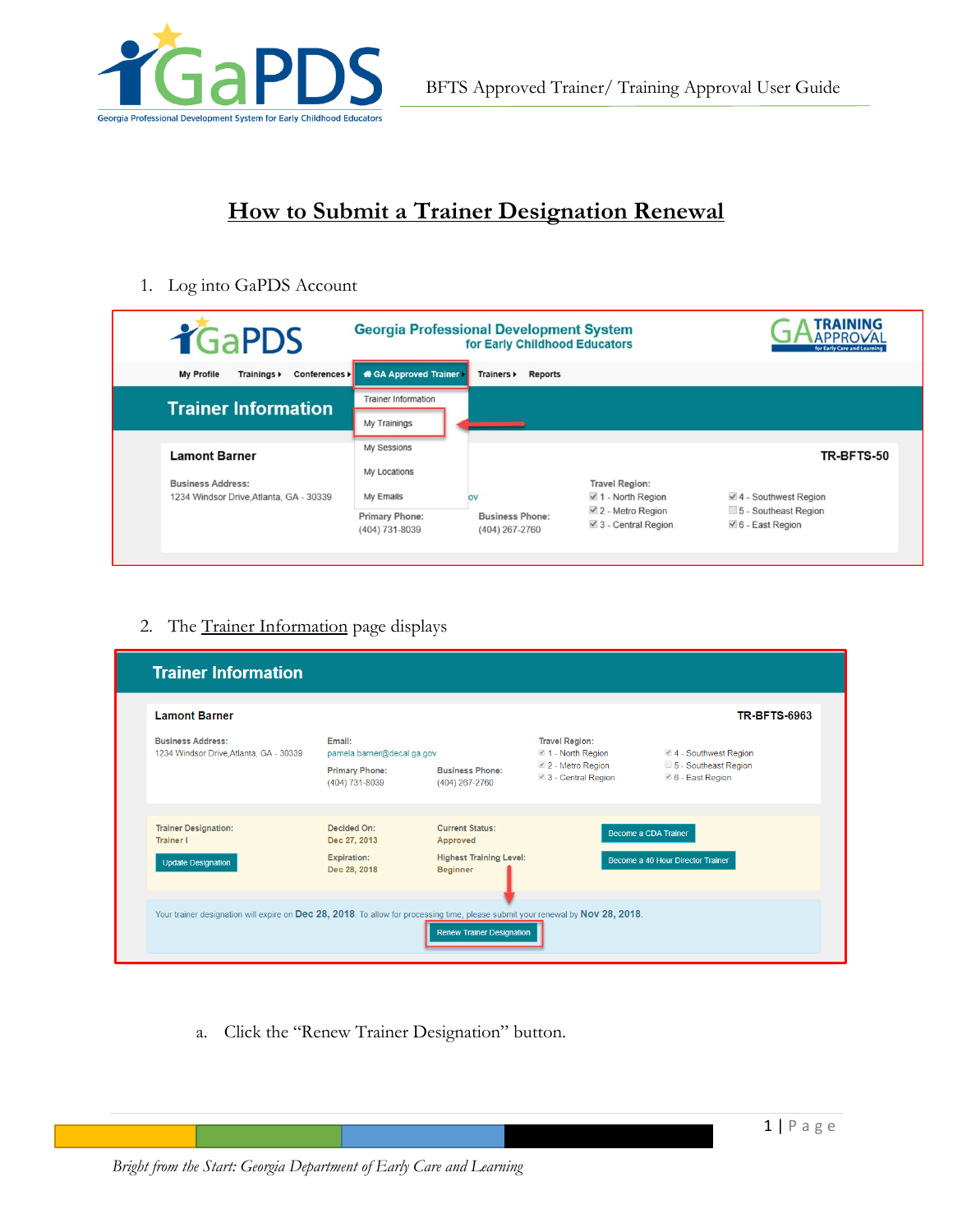

3. The Renew Trainer Designation page displays

|                                                                                                                                          | <b>Renew Trainer Designation</b>                                                                                                                                                                                                                                                                                                                                                                                                                                                                                                                                                                                |                        |                    |                          |  |  |
|------------------------------------------------------------------------------------------------------------------------------------------|-----------------------------------------------------------------------------------------------------------------------------------------------------------------------------------------------------------------------------------------------------------------------------------------------------------------------------------------------------------------------------------------------------------------------------------------------------------------------------------------------------------------------------------------------------------------------------------------------------------------|------------------------|--------------------|--------------------------|--|--|
|                                                                                                                                          | Trainer Designation Start Date: September 27, 2018                                                                                                                                                                                                                                                                                                                                                                                                                                                                                                                                                              |                        |                    |                          |  |  |
| Your trainer designation will expire on September 28, 2021. To allow for processing time, please submit your renewal by August 29, 2021. |                                                                                                                                                                                                                                                                                                                                                                                                                                                                                                                                                                                                                 |                        |                    |                          |  |  |
| As training renewal requirements are fulfilled, a green checkmark will display next to each item below.                                  |                                                                                                                                                                                                                                                                                                                                                                                                                                                                                                                                                                                                                 |                        |                    |                          |  |  |
| Year 1: Provide documentation of a training you provided between: September 27, 2018 and September 27, 2019                              |                                                                                                                                                                                                                                                                                                                                                                                                                                                                                                                                                                                                                 |                        |                    |                          |  |  |
|                                                                                                                                          | Year 2: Provide documentation of a training you provided between: September 28, 2019 and September 27, 2020                                                                                                                                                                                                                                                                                                                                                                                                                                                                                                     |                        |                    |                          |  |  |
|                                                                                                                                          | Year 3: Provide documentation of a training you provided between: September 28, 2020 and September 27, 2021                                                                                                                                                                                                                                                                                                                                                                                                                                                                                                     |                        |                    |                          |  |  |
|                                                                                                                                          |                                                                                                                                                                                                                                                                                                                                                                                                                                                                                                                                                                                                                 |                        |                    |                          |  |  |
|                                                                                                                                          | Required: One (1) state approved-training per year. Training sessions that have been managed using the GaPDS for registration and attendance will automatically display<br>below. For other trainings, this requirement may be met by uploading sign-in sheets (preferred) or training evaluations showing that you have provided at least one state-approved<br>training every year. For this requirement, a year is a 12 month span from your date of initial designation (or last renewal).<br><b>Evidence of Trainings Delivered in GaPDS</b><br>Year 1 - Between September 27, 2018 and September 27, 2019 |                        |                    |                          |  |  |
|                                                                                                                                          | <b>Training Name</b>                                                                                                                                                                                                                                                                                                                                                                                                                                                                                                                                                                                            | <b>Training Format</b> | <b>Clock Hours</b> | <b>Training Sessions</b> |  |  |

a. Review evidence of Trainings delivered in GaPDS.

NOTE: Trainings that are delivered in GaPDS will automatically display in the above section. However, Trainings not delivered in GaPDS will require documentation to be

4. Scroll down to "Evidence of Training Not Delivered in GaPDS" a. Click the "Add Training" button added.

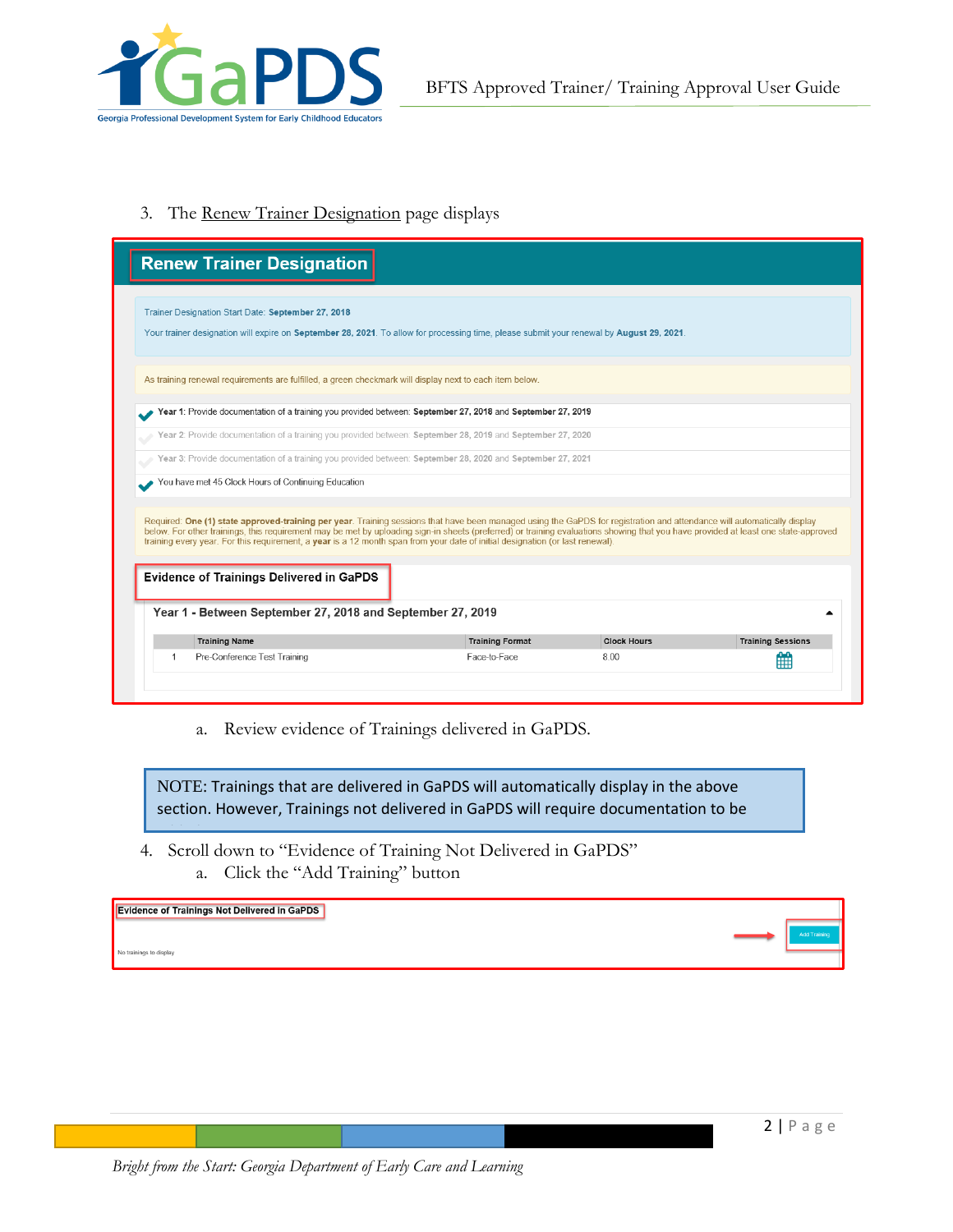

a. "Add Training" pop up displays

| *Training Date:<br><b>Training Code:</b><br><b>III</b><br>Select-><br>✓<br>mm/dd/yyyy<br>*Training Name: | <b>Add Training</b> |       | $\pmb{\mathbb{S}}$ |
|----------------------------------------------------------------------------------------------------------|---------------------|-------|--------------------|
|                                                                                                          |                     |       | 2000 characters    |
| $\checkmark$<br>Select-><br>$\checkmark$<br>Select-><br>Georgia<br>$\checkmark$<br>Save<br>Cancel        | *State:             | City: | County:            |
|                                                                                                          |                     |       |                    |

- b. Select Training Code
- c. Enter Training Date
- d. Enter Training Name
- e. Select State
- f. Select City
- g. Select County
- h. Click "Save" button
- i. Click the Evidence icon to upload a copy of the certificate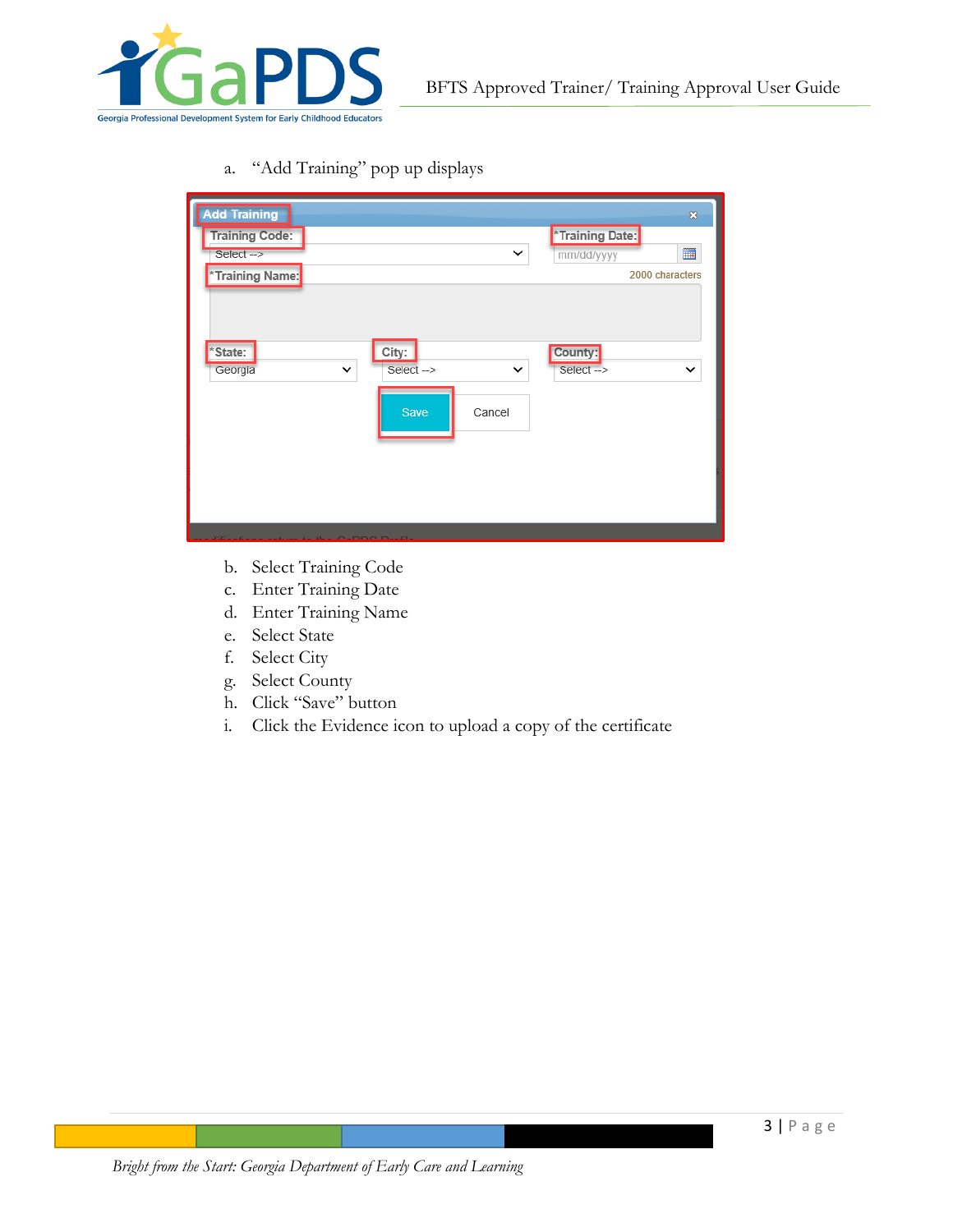

BFTS Approved Trainer/ Training Approval User Guide

|                                                          |                                                          |                      |                             |                 | <b>Add Training</b> |  |
|----------------------------------------------------------|----------------------------------------------------------|----------------------|-----------------------------|-----------------|---------------------|--|
|                                                          | Year 1 - Between December 27, 2013 and December 27, 2014 |                      |                             |                 |                     |  |
| <b>Edit</b>                                              | <b>Training Name</b>                                     | <b>Training Date</b> | Location                    | <b>Evidence</b> | <b>Delete</b>       |  |
| $\overrightarrow{a}$                                     | <b>Class Hours</b>                                       | 12/29/2013           | Appling, Abbeville, Georgia | lari            | 勔                   |  |
| Year 2 - Between December 28, 2014 and December 27, 2015 |                                                          |                      |                             |                 |                     |  |
| <b>Edit</b>                                              | <b>Training Name</b>                                     | <b>Training Date</b> | Location                    | Evidence        | <b>Delete</b>       |  |
| $\mathscr{L}$                                            | Pre-Conference Test Training                             | 12/28/2014           | Atkinson, Acworth, Georgia  | I≞∖×            | 血                   |  |
| $\mathscr{L}$                                            | <b>Class Hours</b>                                       | 12/28/2014           | Appling, Abbeville, Georgia | lari            | û                   |  |
| $\overrightarrow{a}$                                     | Pre-Conference Test Training                             | 12/28/2014           | Appling, Abbeville, Georgia | l≞ìx            | Ŵ                   |  |
| $\mathscr{A}$                                            | <b>Class Hours</b>                                       | 06/10/2015           | Appling, Abbeville, Georgia | l≞∖x            | m                   |  |
|                                                          |                                                          |                      |                             |                 |                     |  |
|                                                          | Year 3 - Between December 28, 2015 and December 27, 2016 |                      |                             |                 |                     |  |
|                                                          | <b>Training Name</b>                                     | <b>Training Date</b> | Location                    | <b>Evidence</b> | <b>Delete</b>       |  |
| <b>Edit</b><br>$\overrightarrow{S}$                      | Pre-Conference Test Training                             | 11/16/2016           | Appling, Abbeville, Georgia | l≞ìx            | 血                   |  |

The "Upload Documents" pop up displays.

| <b>Upload Documents:</b><br>83                                                                                                                                                                                        |  |  |  |  |  |  |  |
|-----------------------------------------------------------------------------------------------------------------------------------------------------------------------------------------------------------------------|--|--|--|--|--|--|--|
| Note: Size restriction for upload documents is 4MB, Please make sure your documents are not<br>larger than 4MB before uploading. Only the file types PDF, JPG, JPEG, GIF, PNG, BMP, TIF,<br>TIFF, PIC may be uploaded |  |  |  |  |  |  |  |
| <b>Select File:</b>                                                                                                                                                                                                   |  |  |  |  |  |  |  |
| Select File                                                                                                                                                                                                           |  |  |  |  |  |  |  |
| Description:<br>2000 characters                                                                                                                                                                                       |  |  |  |  |  |  |  |
|                                                                                                                                                                                                                       |  |  |  |  |  |  |  |
|                                                                                                                                                                                                                       |  |  |  |  |  |  |  |
| Upload<br>Cancel                                                                                                                                                                                                      |  |  |  |  |  |  |  |
|                                                                                                                                                                                                                       |  |  |  |  |  |  |  |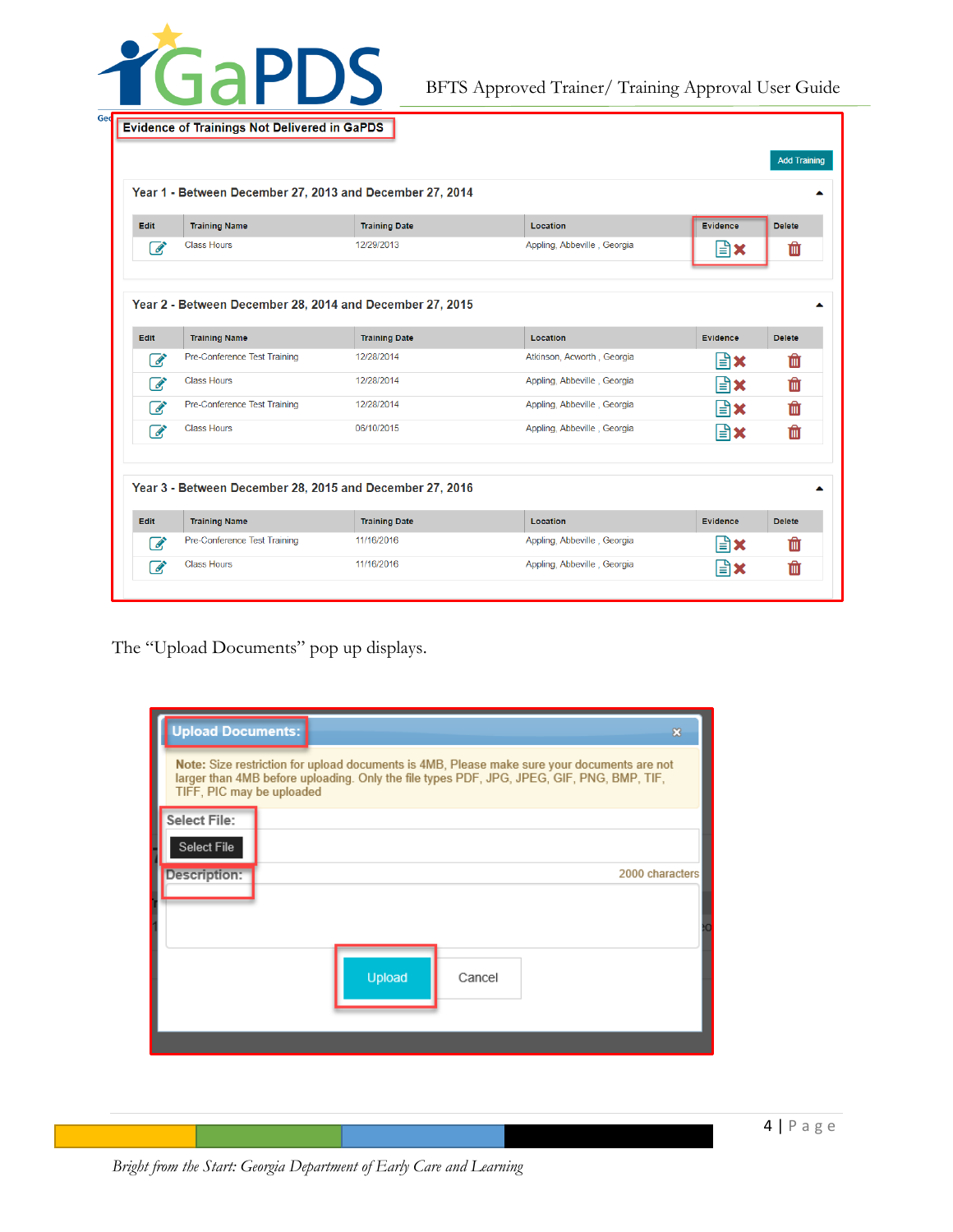

- a. Click the "Select File" button to upload Certificate
- b. Enter Description
- c. Click the "Upload" button
- 5. Scroll down to the "Continuing Education" section. For this section you will need to add your clock hours of continuing education. This information will have to be entered on the user's profile.

Notice the "Submit" button is grayed out. You will not be able to submit your Trainer Designation Renewal until you add hours of continuing education. Depending on what type of trainer you are.

| <b>Continuing Education</b>                                                                                                                                                                                                                                                                                                                                                                                                                                                                                                  |  |  |  |  |  |  |
|------------------------------------------------------------------------------------------------------------------------------------------------------------------------------------------------------------------------------------------------------------------------------------------------------------------------------------------------------------------------------------------------------------------------------------------------------------------------------------------------------------------------------|--|--|--|--|--|--|
| For Trainer I - renew every three (3) years and have 45 clock hours of Continuing Education.<br>This requirement may be met by entering your Continuing Education coursework in your GaPDS Profile under the Training section and submitting your profile for verification by the PSC. This information includes courses, semi<br>that relate to adult learning and/or early care and education. Continuing education must have been taken on or after your Trainer Designation Start Date to count toward this requirement. |  |  |  |  |  |  |
| Continuing Education - obtained from the GaPDS Profile Trainings Section. For changes or modifications return to the GaPDS Profile.                                                                                                                                                                                                                                                                                                                                                                                          |  |  |  |  |  |  |
| No Continuing Education to display                                                                                                                                                                                                                                                                                                                                                                                                                                                                                           |  |  |  |  |  |  |
| Submit<br>Cancel                                                                                                                                                                                                                                                                                                                                                                                                                                                                                                             |  |  |  |  |  |  |

- a. Click the "My Profile" tab up at the top of the page
- b. Scroll down to "Training Information"

|  | <b>Training Information</b>  | ٠                                                                                    |                |                    |        |          |
|--|------------------------------|--------------------------------------------------------------------------------------|----------------|--------------------|--------|----------|
|  |                              |                                                                                      |                |                    |        | Update   |
|  | <b>Training Type</b>         | <b>Training Information</b>                                                          | Date Completed | <b>Clock Hours</b> | Action | Evidence |
|  | Other - Continuing Education | How Adults Learn<br>Daphane Price                                                    | 05/16/2018     | 60.00              |        | l≣i      |
|  | State Approved Training      | TG-BFTS-1<br>Building Blocks of The Infant/Toddler Curriculum<br>Theadora Gabrielson | 08/15/2017     | 3.00               |        | ا≅ا      |
|  |                              |                                                                                      |                |                    |        |          |

- a. Click the "Update" button
- b. Click the "Add Training" button

| CPR, First Aid, Fire Safety and AED training should be entered in the Other Career Data section of your profile, rather than the Training section. |                                |                                                                                             |            |                                                                                                                      |        |                                                                                                                                                                                                        |
|----------------------------------------------------------------------------------------------------------------------------------------------------|--------------------------------|---------------------------------------------------------------------------------------------|------------|----------------------------------------------------------------------------------------------------------------------|--------|--------------------------------------------------------------------------------------------------------------------------------------------------------------------------------------------------------|
|                                                                                                                                                    |                                |                                                                                             |            |                                                                                                                      |        | Add New Training                                                                                                                                                                                       |
|                                                                                                                                                    | <b>Training Type</b>           | <b>Training Information</b>                                                                 | Date       | Clock<br><b>Hours</b>                                                                                                | Action | Evidence                                                                                                                                                                                               |
|                                                                                                                                                    | Other - Continuing Education   | How Adults Learn<br>Daphane Price                                                           | 05/16/2018 | 60.00                                                                                                                |        | E                                                                                                                                                                                                      |
|                                                                                                                                                    | <b>State Approved Training</b> | TG-BFTS-1<br>Building Blocks of The Infant/Toddler Curriculum<br><b>Theadora Gabrielson</b> | 08/15/2017 | 3.00                                                                                                                 |        | Ε                                                                                                                                                                                                      |
|                                                                                                                                                    |                                |                                                                                             |            | must be completed within three years preceding the date the training and/or coursework is submitted to the Registry. |        | Note: If you have a degree in progress and have completed any ECE-related courses, they may be entered here. These courses may impact your current career level. Acceptable training and/or coursework |

*Bright from the Start: Georgia Department of Early Care and Learning*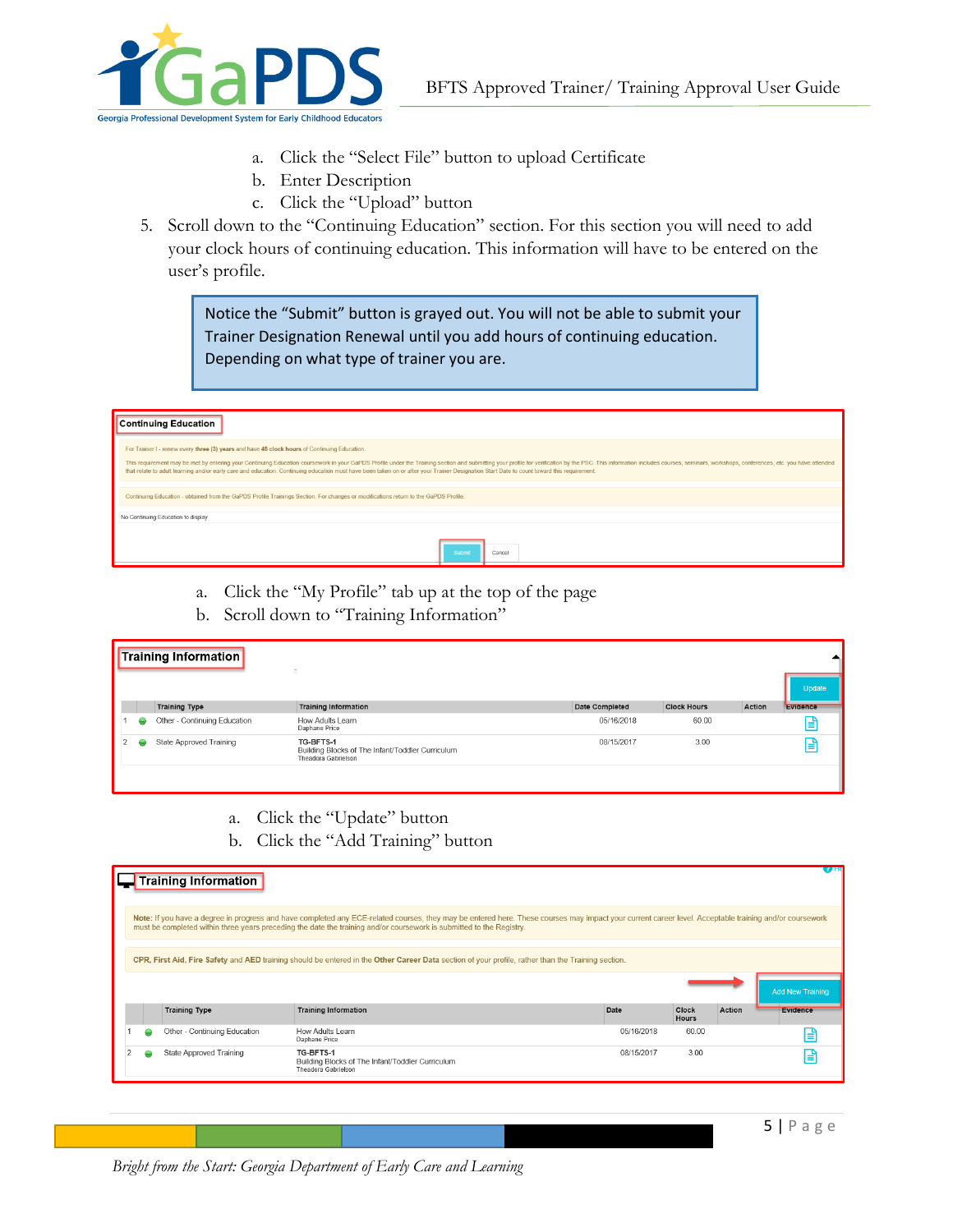

a. Select Training Type <Other-Continuing Education>

**NOTE:** If the continuing education is BFTS-approved, trainers should select the appropriate Training Type, such as "state approved training." If the training is not BFTS-approved, select Training Type <Other Continuing Education>. Trainers may upload any type of non-BFTS approved continuing education that they would like reviewed for their continuing education requirement, including workshops, trainings, conferences, or

| <b>Training Information</b>                                                                                                                                                                                                                                                                                                    |
|--------------------------------------------------------------------------------------------------------------------------------------------------------------------------------------------------------------------------------------------------------------------------------------------------------------------------------|
| Note: If you have a degree in progress and have completed any ECE-related courses, they may be entered here. These courses may impact your current career level. Acceptable training and/or coursework<br>must be completed within three years preceding the date the training and/or coursework is submitted to the Registry. |
|                                                                                                                                                                                                                                                                                                                                |
| CPR, First Aid, Fire Safety and AED training should be entered in the Other Career Data section of your profile, rather than the Training section.                                                                                                                                                                             |
| *Training Type:                                                                                                                                                                                                                                                                                                                |
| Select $\rightarrow$                                                                                                                                                                                                                                                                                                           |
| State Approved Training<br>Approved Entity Training                                                                                                                                                                                                                                                                            |
| State Approved Conference                                                                                                                                                                                                                                                                                                      |
| <b>ECE Related Coursework</b><br>CDC Watch Me! Series                                                                                                                                                                                                                                                                          |
| NAEYC Annual Conference 2017                                                                                                                                                                                                                                                                                                   |
| Other - Continuing Education                                                                                                                                                                                                                                                                                                   |
|                                                                                                                                                                                                                                                                                                                                |
|                                                                                                                                                                                                                                                                                                                                |

Additional information will need to be provided. In the required fields enter:

- b. Training Title
- c. Training Title/Sponsor
- d. Date Completed
- e. Select Hour Type
- f. Hours
- g. Click the "Save" button

Upon clicking save, the training list displays revealing the continued education Training just entered.

| *Training Type:<br>Other - Continuing Education          |                                                  | $\checkmark$   |
|----------------------------------------------------------|--------------------------------------------------|----------------|
| <b>Training Title:</b>                                   |                                                  |                |
| Trainer/Sponsor:                                         |                                                  |                |
| Date Completed:<br>$\overline{\mathbf{H}}$<br>mm/dd/yyyy | Hour Type:<br>$\bigcirc$ Clock<br>$\bigcirc$ CEU | Hours:         |
|                                                          |                                                  | Save<br>Cancel |

h. Click the Evidence button to upload verification evidence of the trainings.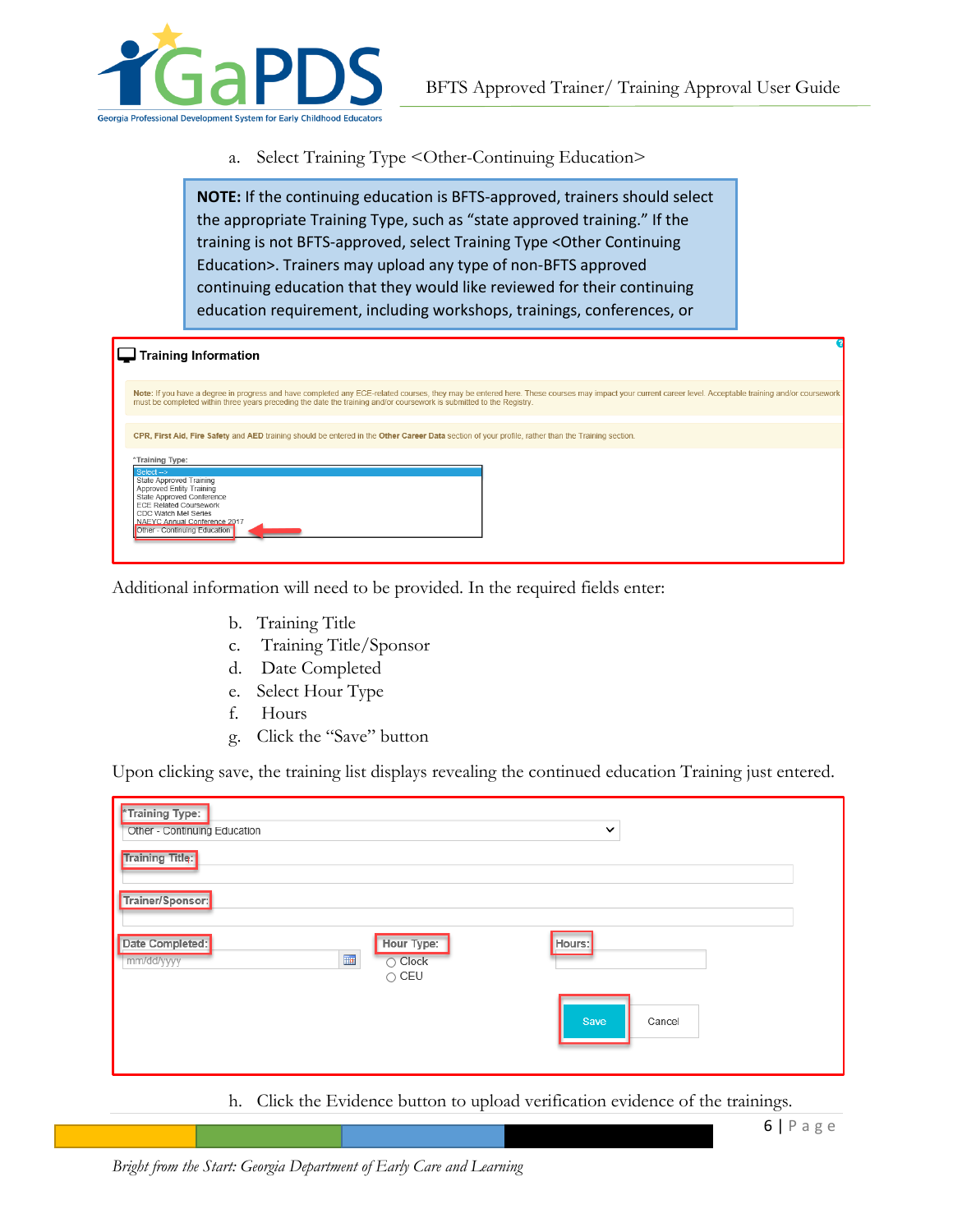

|   | $\blacktriangleright$ Education | $\blacktriangleright$ Training<br>$\blacktriangleright$ Employment | O Other Career Data   O Demographics                                                                                                                                                                                                                                                                                                                                                                                                                                                 |            |                    |        |                         |
|---|---------------------------------|--------------------------------------------------------------------|--------------------------------------------------------------------------------------------------------------------------------------------------------------------------------------------------------------------------------------------------------------------------------------------------------------------------------------------------------------------------------------------------------------------------------------------------------------------------------------|------------|--------------------|--------|-------------------------|
|   |                                 |                                                                    | Note: If you have a degree in progress and have completed any ECE-related courses, they may be entered here. These courses may impact your current career level. Acceptable training and/or coursework must be<br>completed within three years preceding the date the training and/or coursework is submitted to the Registry.<br>CPR, First Aid, Fire Safety and AED training should be entered in the Other Career Data section of your profile, rather than the Training section. |            |                    |        |                         |
|   |                                 |                                                                    |                                                                                                                                                                                                                                                                                                                                                                                                                                                                                      |            |                    |        | <b>Add New Training</b> |
|   |                                 | <b>Training Type</b>                                               | <b>Training Information</b>                                                                                                                                                                                                                                                                                                                                                                                                                                                          | Date       | <b>Clock Hours</b> | Action | Evidence                |
|   |                                 | Other - Continuing Education                                       | 45 Continuing Education<br>Abby                                                                                                                                                                                                                                                                                                                                                                                                                                                      | 11/15/2018 | 45.00              |        | e                       |
| 2 |                                 | Other - Continuing Education                                       | Jump Up<br><b>Lilana</b>                                                                                                                                                                                                                                                                                                                                                                                                                                                             | 11/08/2018 | 45.00              |        | "                       |
| з |                                 | Other - Continuing Education                                       | How Adults Learn<br>Daphane Price                                                                                                                                                                                                                                                                                                                                                                                                                                                    | 05/16/2018 | 60.00              |        | B                       |
|   | Ø,                              | Other - Continuing Education                                       | <b>Between The Lines</b><br><b>Nikki</b>                                                                                                                                                                                                                                                                                                                                                                                                                                             | 11/03/2017 | 45.00              | ☑ 偷    | $\mathbf{t}$            |
| 5 |                                 | <b>State Approved Training</b>                                     | TG-BFTS-1<br>Building Blocks of The Infant/Toddler Curriculum<br><b>Theadora Gabrielson</b>                                                                                                                                                                                                                                                                                                                                                                                          | 08/15/2017 | 3.00               |        | 目                       |
| 6 | q                               | Other - Continuing Education                                       | <b>Learning More</b><br>Daisy                                                                                                                                                                                                                                                                                                                                                                                                                                                        | 11/03/2016 | 45.00              | ■■     | $\overline{\mathbf{t}}$ |
|   | G                               | Other - Continuing Education                                       | <b>Helping Arms</b><br>Mandy                                                                                                                                                                                                                                                                                                                                                                                                                                                         | 11/04/2015 | 45.00              | ■■     | đ,                      |
| R | a C                             | Other - Continuing Education                                       | <b>Helping Hands</b><br>Cindy                                                                                                                                                                                                                                                                                                                                                                                                                                                        | 11/04/2014 | 45.00              | ぴ血     | I                       |
|   | Save Complete                   |                                                                    |                                                                                                                                                                                                                                                                                                                                                                                                                                                                                      |            |                    |        |                         |

- a. The "Upload Documents" pop up displays
- b. Click the "Select File" button
- c. Select file. \*\*\*Upload evidence that the continuing education was completed. For workshops, trainings and conferences, upload certificates. For college coursework, unofficial transcripts may be uploaded.
- d. Click the "Upload" button
- e. Click close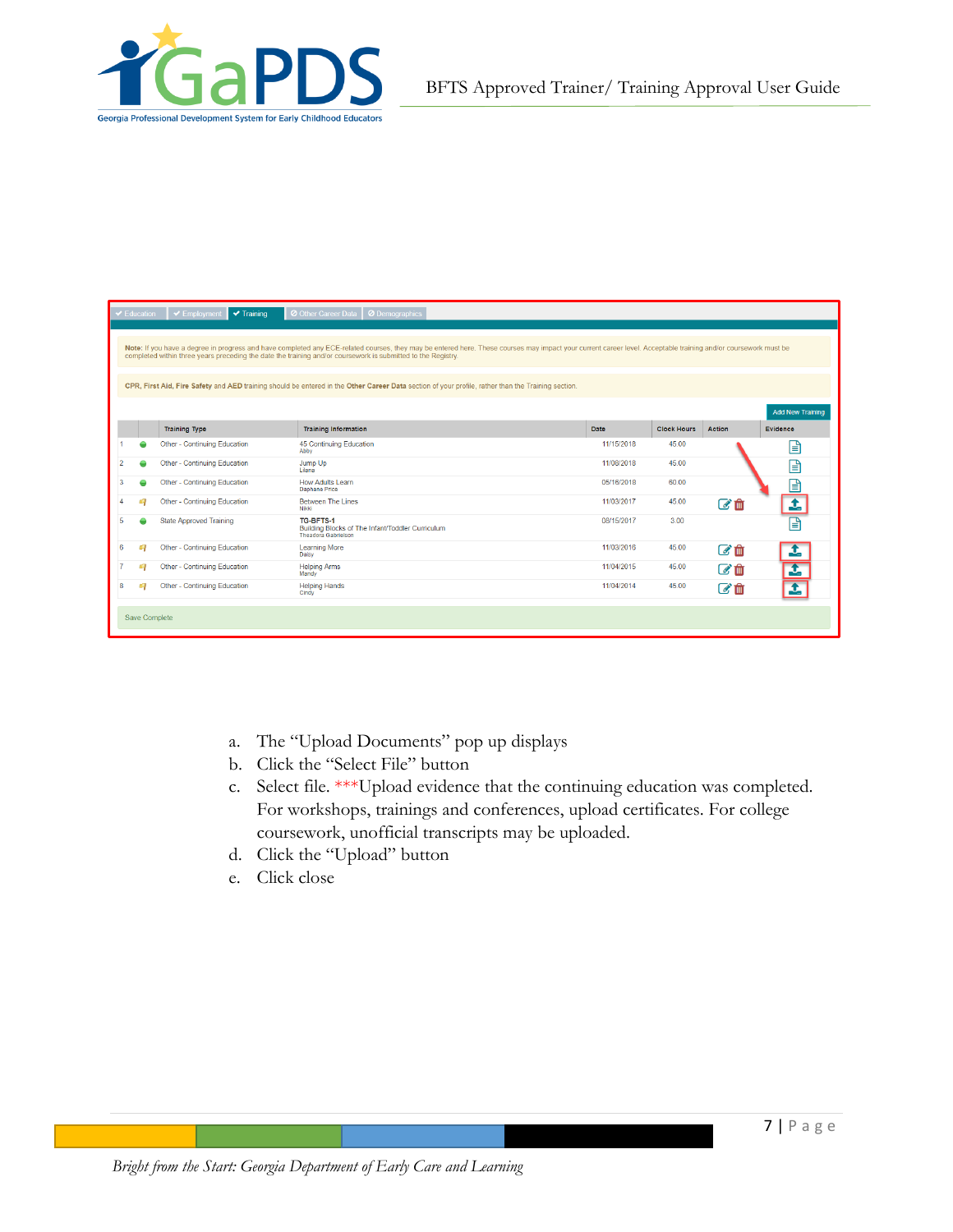

|        | <b>Upload Documents:</b><br>$\infty$                                                                                                                                                                                  |   |
|--------|-----------------------------------------------------------------------------------------------------------------------------------------------------------------------------------------------------------------------|---|
|        | Note: Size restriction for upload documents is 4MB, Please make sure your<br>documents are not larger than 4MB before uploading. Only the file types PDF, JPG,<br>JPEG, GIF, PNG, BMP, TIF, TIFF, PIC may be uploaded |   |
|        | Select File:                                                                                                                                                                                                          | p |
|        | Select File                                                                                                                                                                                                           |   |
|        | Upload<br>Cancel                                                                                                                                                                                                      |   |
|        |                                                                                                                                                                                                                       |   |
|        |                                                                                                                                                                                                                       |   |
| aining | TA BETS                                                                                                                                                                                                               |   |

- a. Click the "My Profile" tab on the top of the page
- b. Click the "Review and Submit Pending Items" button located at the top of the page.

| My Profile Trainings | Conferencesw <a> <b><a> GA Approved Trainerw</a></b> Trainersw Reports<br/><b>My Profile</b></a> |                                 |
|----------------------|--------------------------------------------------------------------------------------------------|---------------------------------|
|                      | You have one or more items in your PDS Profile that need to be submitted.                        | Review and Submit Pending Items |

### c. Click the "Continue to Submission" button

| <b>Submit to PSC</b>                                                                                                                                                                                      |                                 |                               |                      |                |                    |        |          |
|-----------------------------------------------------------------------------------------------------------------------------------------------------------------------------------------------------------|---------------------------------|-------------------------------|----------------------|----------------|--------------------|--------|----------|
| The following items are in Pending status. If available, please upload any evidence required for your credentials. To submit your items to PSC for verification, click the Continue to Submission button. |                                 |                               |                      |                |                    |        |          |
| <b>Training Information</b>                                                                                                                                                                               |                                 |                               |                      |                |                    |        |          |
|                                                                                                                                                                                                           |                                 |                               |                      |                |                    |        |          |
|                                                                                                                                                                                                           |                                 |                               |                      |                |                    |        | Update   |
| <b>Training Type</b>                                                                                                                                                                                      | <b>Training Information</b>     |                               |                      | Date Completed | <b>Clock Hours</b> | Action | Evidence |
| Other - Continuing Education                                                                                                                                                                              | 45 Continuing Education<br>Abby |                               |                      | 11/15/2018     | 45.00              |        | 自        |
|                                                                                                                                                                                                           |                                 |                               |                      |                |                    |        |          |
|                                                                                                                                                                                                           |                                 | <b>Continue to Submission</b> | Return to My Profile |                |                    |        |          |

d. Check the acknowledgement box and then click the "Submit" button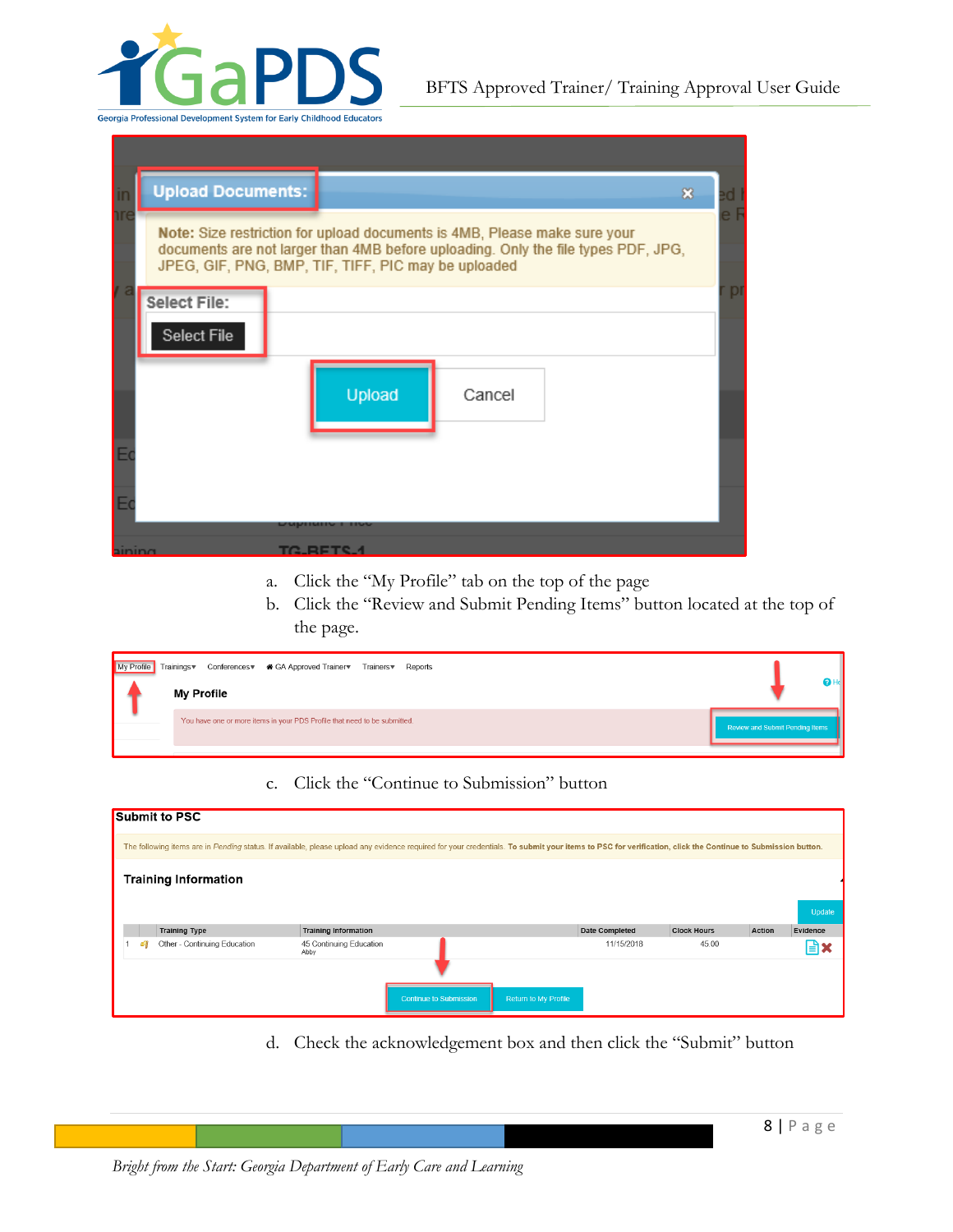

#### **Submit Registry Profile**

Please read the below listed facts in reference to your privacy and this system. If you are satisfied with those items and agree with the certification statement, check the box at the bottom and click the Submit<br>button. Or

- . You are hereby advised that any personal information collected will be securely stored in the Georgia Professional Development System (GaPDS), except as to the extent necessary and required by any
- You are freepy advised mata presentation collected will be securely stored in the Georgia Protessional Development System (GaPDS), except as to the extent necessary and required by any<br>• You are further advised that the
- 
- 
- At no time will any personal information be sold, rented, and or shared with a person or entity not authorized to view the System . BFTS: DECAL will provide the registrant with secure access to view his/her information thr

Cortify that the statements I have made to Bright from the Start: Georgia Department of Early Care and Learning are true and accurate to the best of my knowledge. I understand that any false, fraudulent or<br>Trettious statem



NOTE: Your account status will read pending until PSC verifies your training.

- 6. Click on the "GA Approved Trainer" tab
	- a. Select "Trainer Information"

| <b>TGaPDS</b>                                                                                                                              | <b>Georgia Professional Development System</b>                                                                        | for Early Childhood Educators                                            |                                                                                         | <b>RAINING</b><br>for Early Care and Lean                                     |
|--------------------------------------------------------------------------------------------------------------------------------------------|-----------------------------------------------------------------------------------------------------------------------|--------------------------------------------------------------------------|-----------------------------------------------------------------------------------------|-------------------------------------------------------------------------------|
| <b>My Profile</b><br>Conferences ><br>Trainings >                                                                                          | <b># GA Approved Trainer</b>                                                                                          | Trainers ><br><b>Reports</b>                                             |                                                                                         |                                                                               |
| <b>Trainer Information</b>                                                                                                                 | <b>Trainer Information</b><br>My Trainings                                                                            |                                                                          |                                                                                         |                                                                               |
| <b>Mommy Loves Me</b><br><b>Business Address:</b><br>1326 the falls pkwy , duluth, GA - 30096                                              | My Sessions<br>My Locations<br><b>MATTERSTEN</b><br>abby.mozo@decal.ga.gov<br><b>Primary Phone:</b><br>(404) 267-2760 | <b>Business Phone:</b><br>(404) 267-2760                                 | <b>Travel Region:</b><br>1 - North Region<br>2 - Metro Region<br>3 - Central Region     | TR-BFTS-80<br>4 - Southwest Region<br>5 - Southeast Region<br>6 - East Region |
| <b>Trainer Designation:</b><br><b>Specialty Trainer</b><br><b>Specialty Area:</b><br><b>Health and Safety</b><br><b>Update Designation</b> |                                                                                                                       | <b>Decided On:</b><br>Nov 29, 2018<br><b>Expiration:</b><br>Nov 29, 2021 | <b>Current Status:</b><br>Approved<br><b>Highest Training Level:</b><br><b>Beginner</b> |                                                                               |
| Your trainer designation will expire on Nov 29, 2021. To allow for processing time, please submit your renewal by Oct 30, 2021.            |                                                                                                                       | <b>Renew Trainer Designation</b>                                         |                                                                                         |                                                                               |

b. Click the "Renew Trainer Designation" button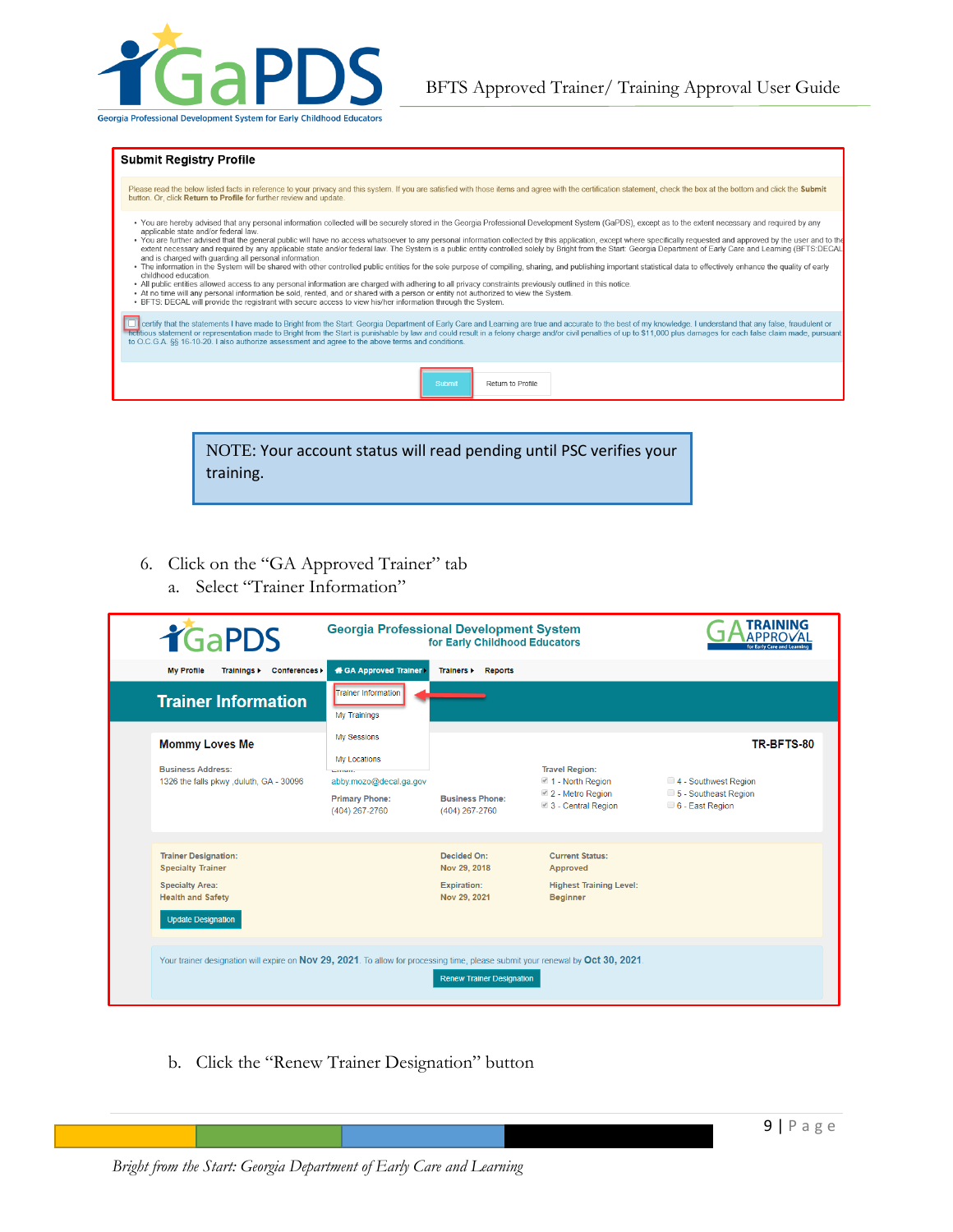

### **Trainer Information**

| Business Address:<br>1234 Windsor Drive, Atlanta, GA - 30339                                                                    | Email:                           | Travel Region:<br>i <sup>2</sup> 1 - North Region<br>pamela.barner@decal.ga.gov |                                          | ₹ 4 - Southwest Region                    |
|---------------------------------------------------------------------------------------------------------------------------------|----------------------------------|---------------------------------------------------------------------------------|------------------------------------------|-------------------------------------------|
|                                                                                                                                 | Primary Phone:<br>(404) 731-8039 | <b>Business Phone:</b><br>(404) 267-2760                                        | ■ 2 - Metro Region<br>3 - Central Region | 5 - Southeast Region<br>₹ 6 - East Region |
| <b>Trainer Designation:</b><br>Trainer I                                                                                        | Decided On:<br>Dec 27, 2013      | Current Status:<br>Approved                                                     |                                          | Become a CDA Trainer                      |
| <b>Update Designation</b>                                                                                                       | Expiration:<br>Dec 28, 2018      | <b>Highest Training Level:</b><br><b>Beginner</b>                               |                                          | Become a 40 Hour Director Trainer         |
| Your trainer designation will expire on Dec 28, 2018. To allow for processing time, please submit your renewal by Nov 28, 2018. |                                  |                                                                                 |                                          |                                           |

NOTE: The "Submit" button is grayed out. You will need to wait until all training renewal requirements are fulfilled. Once they are fulfilled the "Submit" button will be available.

| Year 1: Provide documentation of a training you provided between: December 27, 2013 and December 27, 2014 |
|-----------------------------------------------------------------------------------------------------------|
| Year 2: Provide documentation of a training you provided between: December 28, 2014 and December 27, 2015 |
| Year 3: Provide documentation of a training you provided between: December 28, 2015 and December 27, 2016 |
| Year 4: Provide documentation of a training you provided between: December 28, 2016 and December 27, 2017 |
| Year 5: Provide documentation of a training you provided between: December 28, 2017 and December 27, 2018 |
| You have met 45 Clock Hours of Continuing Education                                                       |



7. After you have clicked the "submit" button, the screen will display "Trainer Information" page.

\*\*Notice the trainer designation date changes.